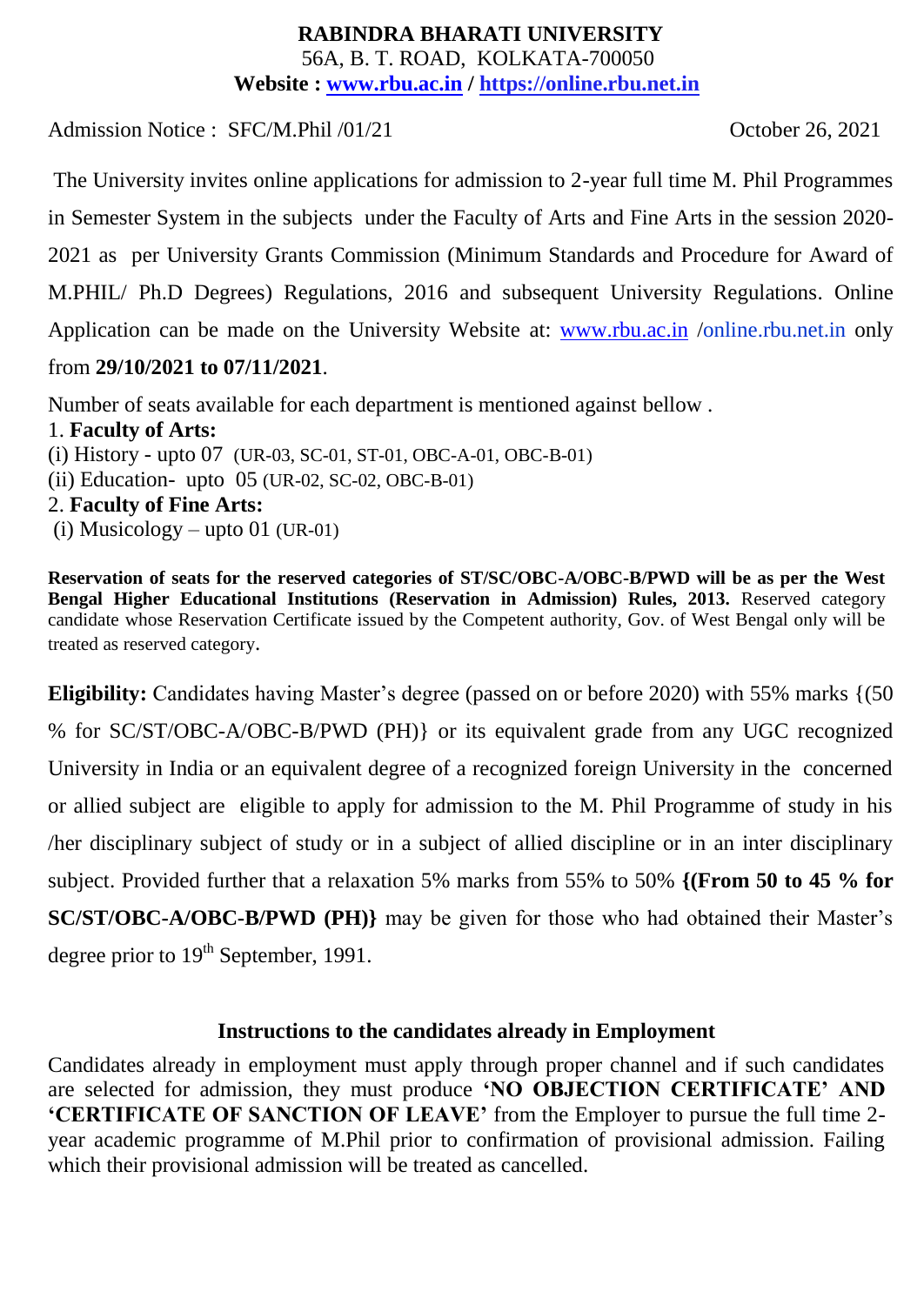#### **Admission Procedure:**

The candidates will have to appear for a written Entrance Test, and if qualified, have to appear for an interview to be conducted by the Department concerned. However, the students who have qualified in the NET / SET / GATE etc. or Teacher Fellowship Holder will be exempted from appearing in the written Entrance Test to be conducted by the University. Such candidates will have to appear in the interview.

## **Written Entrance Test and Interview:**

Written Entrance Test and Interview will be taken for selection of eligible candidates for admission to M. Phil Programme as per provisions of the University Grants Commission (Minimum Standards and Procedure for Award of M.PHIL/ Ph.D Degrees) Regulations, 2016.

Written Entrance Test will be of 100 marks. Total duration of the Test will be 3(three hours).

Written Entrance Test will have two halves of 50 marks each.

**First half** will be common to all candidates belonging to Faculty of Arts and Fine Arts.

This half will be based on research methodology.

- 1. Full marks  $-50$  (50 out of 50 of 1 mark each)
- 2. Type of questions MCQ ( each question having 4 answer options : A, B,C & D)
- 3. Time : 1 hour 30 minutes.

This half will be known as **Common Research Aptitude Test.**

**Second half** will be subject oriented . It will include **Objective Type Questions** (10 marks), **Short Answer Type** Questions (20 marks) and **Essay writing** on given topic or areas of interest of the candidate etc. {(within 300 words) (20 marks)}.

## **Qualifying Marks:**

(i) Each candidate will have to obtain  $40\%$  {(30 % for SC/ST/OBC-A/OBC-B/PWD (PH)} individually as qualifying marks in both halves ( $1<sup>st</sup>$  **half** and  $2<sup>nd</sup>$  **half**).

(ii) In order to qualify for the Interview, each candidate will be required to score at least 50%  $\{$  (45 % for SC/ST/OBC-A/OBC-B/PWD (PH)} marks (marks of <sup>1st</sup> half and <sup>2nd</sup> half taken together after screening the qualifying marks of 40% {(30 % for SC/ST/ OBC-A/OBC-B /PWD (PH)}individually in both halves ( $1<sup>st</sup>$  **half** and  $2<sup>nd</sup>$  **half**) out of 100 marks.

## **Interview:**

**1.** Each and every qualified candidate in Written Entrance Test and the candidates who have qualified in the NET / SET / GATE etc. or Teacher Fellowship Holder will be required to appear in the viva-voce /Interview of 50 marks. The Interview will be conducted by the respective Department Research Committee.

**2.** In the viva-voce/interview for admission to M.Phil programmes, qualifying marks will be

50% {(45% for SC,ST, OBC-A, OBC-B & PWD (PH)}.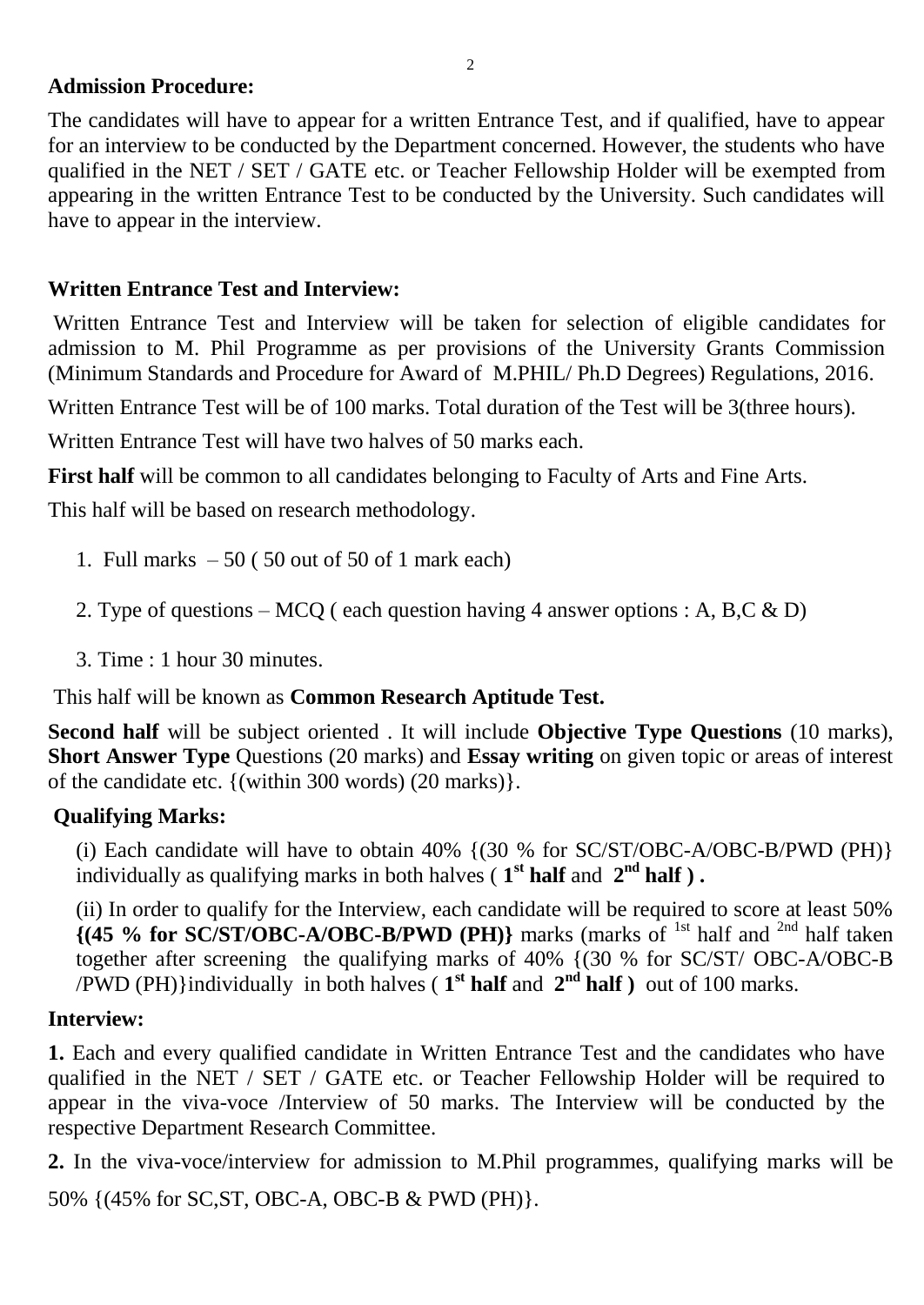**3. Preparation of Merit List:**

**Merit list of the candidates will be prepared on the basis of a weightage of 70% to the entrance test(CET) and 30% to the performance in the viva-voce/Interview. For exempted candidates weightage of 100% to the performance in the viva-voce/Interview will be given to prepared the merit list.**.

**4.** In the case of candidates obtaining same marks in the admission test (written and interview both in together) for admission to M.Phil programmes, the merit will be determined firstly by counting the academic score obtained in the Master's Degree; if not settled, then by counting the academic score obtained in the Bachelor's Degree and so on down the career up to madhyamik or its equivalent level.

#### **Reservation of Seats**

Reservation of seats for the reserved categories of ST/SC/OBC-A/OBC-B/PWD will be as per the West Bengal Higher Educational Institutions (Reservation in Admission) Rules, 2013. **Reserved category candidate whose Reservation Certificate issued by the Competent authority, Gov. of West Bengal only will be treated as reserved category**.

## **Total Course Fees to be paid :**

## **1 st Semester at the time of admission :**

 **a)Internal Students :** Rs.2804/- + additional Bank Charge

 **b)External Students:** Rs.2904/- + additional Bank Charge

**(ii) 2nd Semester : Rs. 3000/-**

**(iii) 3rd Semester : Rs. 3000/-**

**(iv) 4th Semester : Rs. 3000/-**

## **General Instructions and Information to the Applicants :**

- 1. No student will participate in, abet or propagate ragging in the University campus and hostels as per order of the Hon'ble Supreme Court.
- 2. Candidates will be allowed to apply for one subject only.

3. Candidates admitted elsewhere in any degree course must submit certificate or any other relevant document showing cancellation from the said degree course at the time of admission. Failing which, his/her candidature will be treated as cancelled.

4. No candidate will be allowed for admission to pursue two or more concurrent degree courses (regular/external) simultaneously as per UGC norms.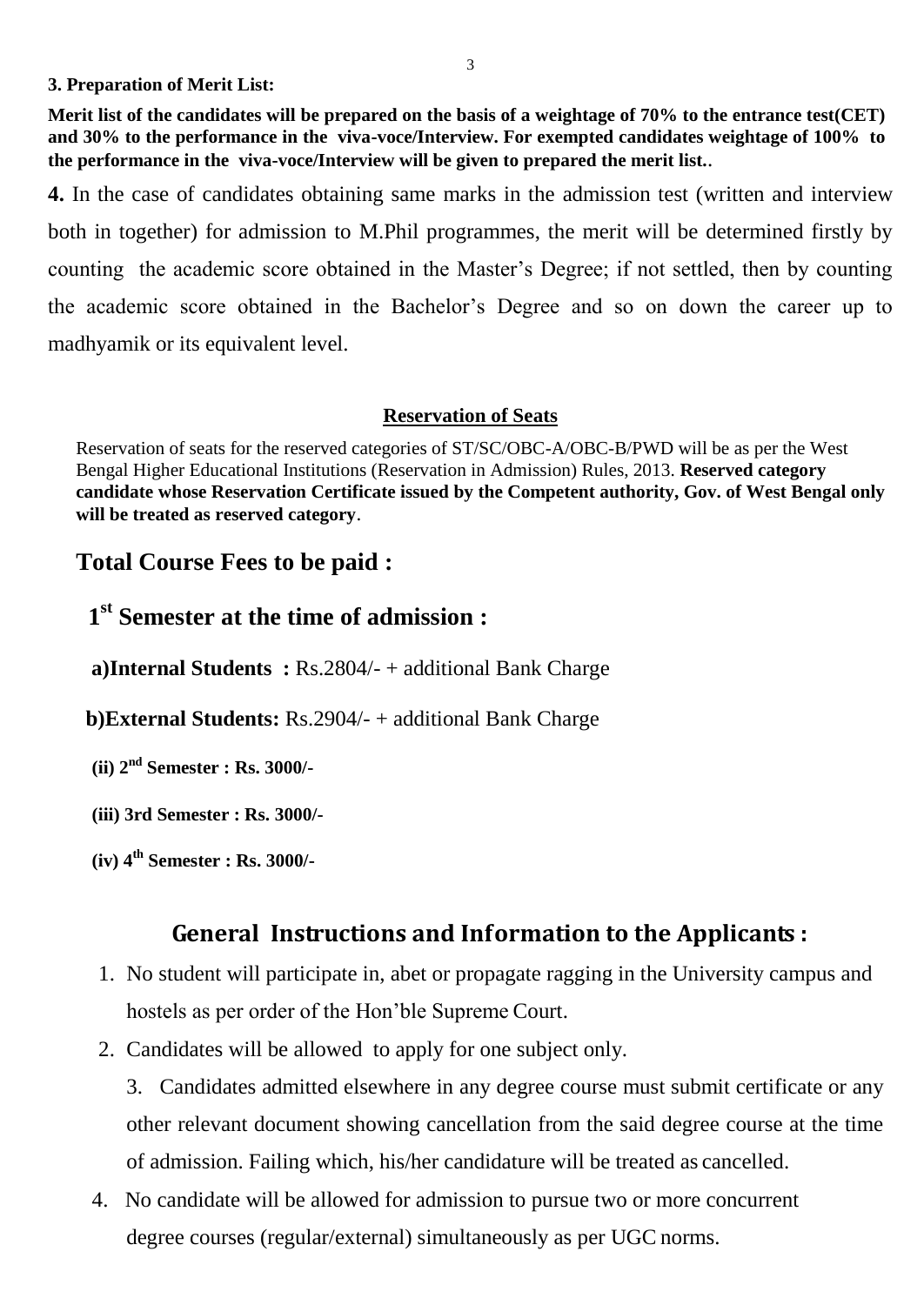- 5. Candidates interested in admission will be required to collect all information regarding interview/test and admission dates in this regard from the University Website: www.rbu.ac.in./ [https://online.rbu.net.in](http://www.rbu.ac.in./online.rbu.net.in%20%20from%20time%20to%20time.) from time to time.
- 6. Admission of a candidate will be cancelled if any information given by him/her is found to be wrong or suppressed.
- 7. Submission of application Forms for admission does not imply any right to admission and selection for admission does not assure accommodation in University Hostels.
- 8. The list of the Candidates selected for interview/written test /admission will generally be treated as cancelled as soon as the corresponding last date is over.
- 9. Candidates applying for more than on subject will have to apply separately following procedures mentioned above.
- 10. Duly filled-in downloaded application form should be signed by the candidate and his/her parent/guardian at the given spaces of the form.
- 11. The duly filled-in application form along with self-attested copies of all mark sheets, certificates and other relevant documents and copy of Bank payment receipt, has to be retained by the candidate.
- 12. **The applicant is not required to submit the hard copy of duly filled-in downloaded Application Form to the University.** However, the hard copy of duly filled-in downloaded Application Form along with self-attested copies of all mark sheets, certificates and other relevant documents and copy of payment receipt will be required only at the later stage during admission test (Interview) and if the candidate is provisionally selected for admission .
- 13. In case of any disputes, the decision of the University will be final and binding to all concerned.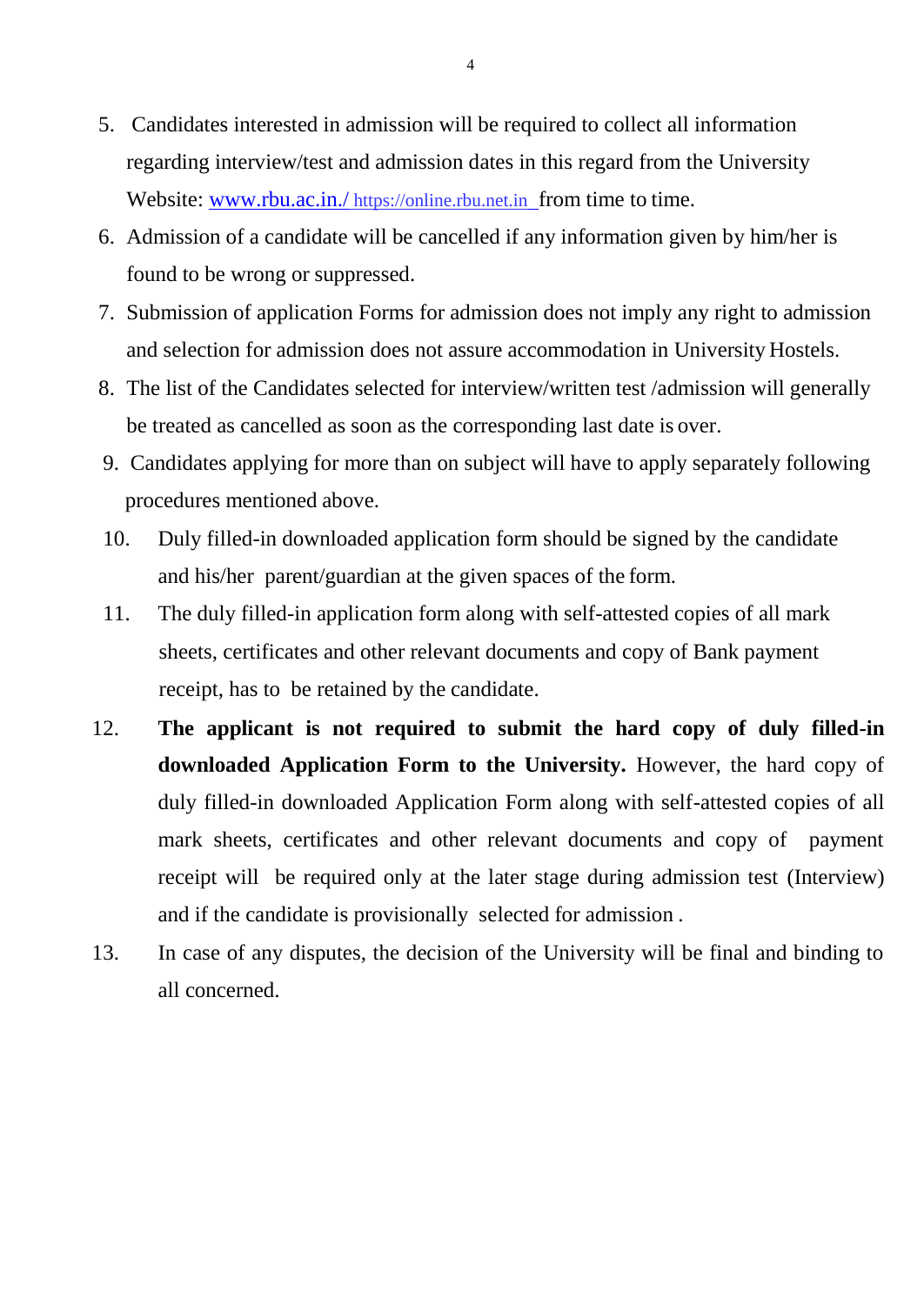## **Subject wise list of the available Supervisors with their area(s) of specialization(s) for the session 2020-2021:**

## **1. Faculty of Arts**

## **(i) History :**

| Specialization areas of the Supervisors of the Department |                             |                                                        |  |
|-----------------------------------------------------------|-----------------------------|--------------------------------------------------------|--|
| SI.                                                       | <b>Name and Designation</b> | <b>Areas of Specialization</b>                         |  |
| No.                                                       |                             |                                                        |  |
| 1.                                                        | Prof. Susnata Das           | History of Modern India / Modern Bengali/ Political-   |  |
|                                                           | Professor                   | Social-Cultural History                                |  |
| 2.                                                        | Prof. Hitendra Kumar Patel  | Border area people History in post colonial Phase,     |  |
|                                                           | Professor                   | History of struggle of forcibly displaced people after |  |
|                                                           |                             | partition, Social and Political Study of communities,  |  |
|                                                           |                             | <b>History and Literature</b>                          |  |
| 3.                                                        | Prof. Ashis Kumar Das       | Colonial and Post Colonial History of India,           |  |
|                                                           | Professor                   | <b>Bengladesh Studies</b>                              |  |
| $\overline{4}$ .                                          | Prof. Anuradha Kayal        | History of Science, Technology and Medicine,           |  |
|                                                           | Professor                   | Labour History, Political and Contemporary History     |  |
|                                                           |                             | of Modern India                                        |  |
| 5 <sub>1</sub>                                            | Prof. Sahara Ahmed          | Environmental History of Modern India, History of      |  |
|                                                           | Professor                   | Science, Medicine and Technology, Socio Cultural       |  |
|                                                           |                             | History of Modern India, Diaspora Studies              |  |
| 6.                                                        | Dr. Ajanta Biswas           | Women's Studies, Popular Culture, Socio-Political      |  |
|                                                           | <b>Assistant Professor</b>  | History of Bengal, History of Science and Medicine.    |  |

## **(ii) Education:**

| Specialization areas of the Supervisors of the Department |                             |                                                      |  |
|-----------------------------------------------------------|-----------------------------|------------------------------------------------------|--|
| SI.                                                       | <b>Name and Designation</b> | <b>Areas of Specialization</b>                       |  |
| No.                                                       |                             |                                                      |  |
| 1.                                                        | Prof. Subrata Saha          | Educational Psychology, Educational Technology,      |  |
|                                                           | Professor                   | <b>Curriculum Studies</b>                            |  |
| 2.                                                        | Prof. Bharati Banerjee      | Educational Psychology, Special Education, Inclusive |  |
|                                                           | Professor                   | <b>Education, Development Psychology</b>             |  |
| 3.                                                        | Dr. Rajesh Kumar Saha       | Emotional Intelligence, Educational Psychology,      |  |
|                                                           | <b>Assistant Professor</b>  | <b>Language Development</b>                          |  |
| $\overline{4}$ .                                          | Dr. Jonaki Bhattacharya     | <b>Educational Technology</b>                        |  |
|                                                           | <b>Assistant Professor</b>  |                                                      |  |
| 5.                                                        | Dr. Sunil Kumar Baskey      | <b>Teacher Education / Tribal Education</b>          |  |
|                                                           | <b>Assistant Professor</b>  |                                                      |  |